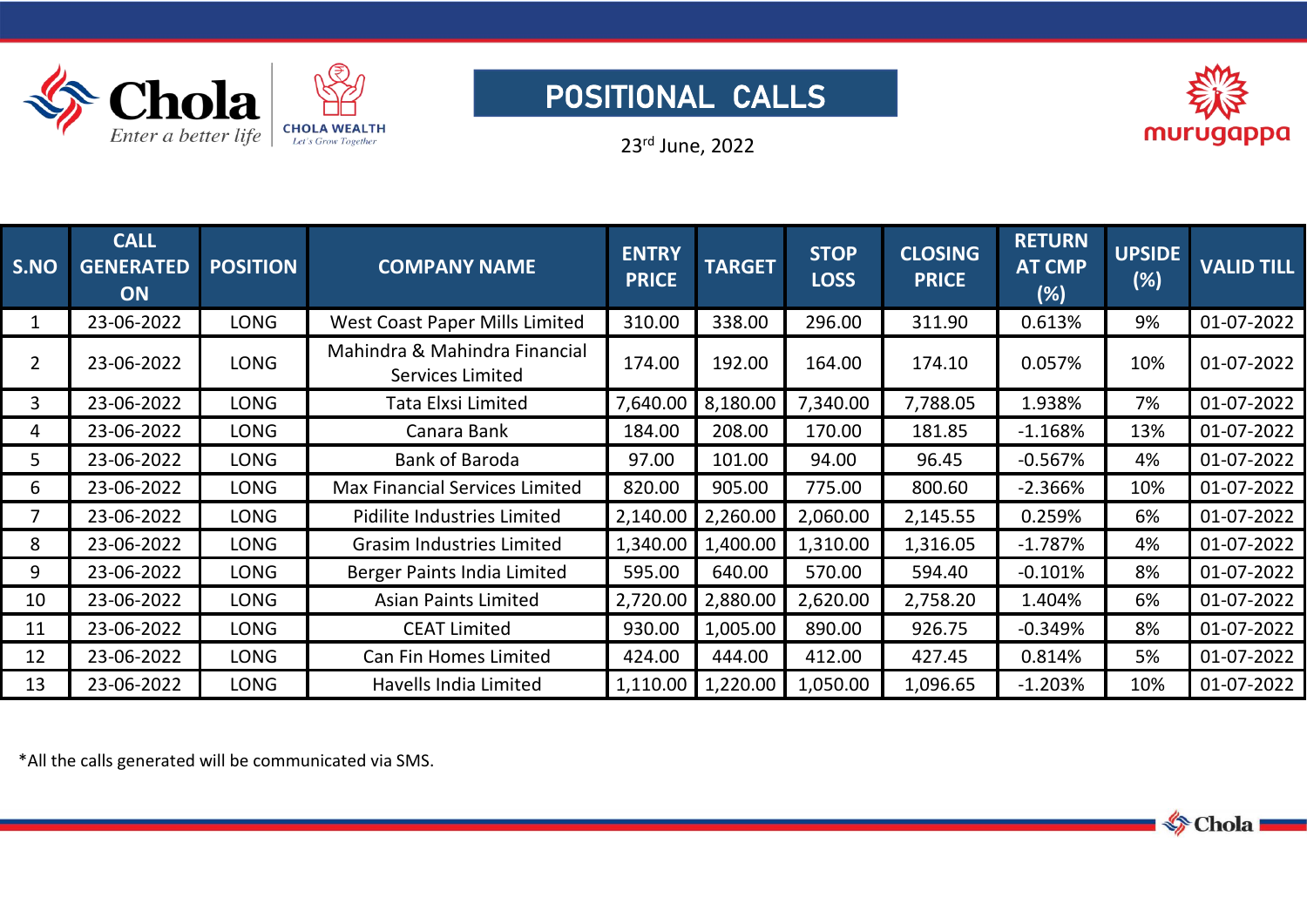| <b>FUTURES CALLS</b><br>hola |                                       |                 |                                            |                              |               |                            |                                |                                       |                      |                   |  |  |
|------------------------------|---------------------------------------|-----------------|--------------------------------------------|------------------------------|---------------|----------------------------|--------------------------------|---------------------------------------|----------------------|-------------------|--|--|
|                              | Enter a better life                   |                 | <b>CHOLA WEALTH</b><br>Let's Grow Together | 23rd June, 2022              |               |                            |                                |                                       | murugappa            |                   |  |  |
| S.NO                         | <b>CALL</b><br><b>GENERATED</b><br>ON | <b>POSITION</b> | <b>COMPANY NAME</b>                        | <b>ENTRY</b><br><b>PRICE</b> | <b>TARGET</b> | <b>STOP</b><br><b>LOSS</b> | <b>CLOSING</b><br><b>PRICE</b> | <b>RETURN</b><br><b>AT CMP</b><br>(%) | <b>UPSIDE</b><br>(%) | <b>VALID TILL</b> |  |  |
| $\mathbf{1}$                 | 23-06-2022                            | <b>SHORT</b>    | Kotak Mahindra Bank Limited                | 1,650.00                     | 1,580.00      | 1,700.00                   | 1,684.10                       | $-2.067%$                             | 4%                   | 01-07-2022        |  |  |
| $\overline{2}$               | 23-06-2022                            | <b>SHORT</b>    | Reliance Industries Limited                | 2,480.00                     | 2,280.00      | 2,600.00                   | 2,464.95                       | 0.607%                                | 8%                   | 01-07-2022        |  |  |
| 3                            | 23-06-2022                            | <b>LONG</b>     | <b>Bata India Limited</b>                  | 1,690.00                     | 1,810.00      | 1,610.00                   | 1,689.15                       | $-0.050%$                             | 7%                   | 01-07-2022        |  |  |
| $\overline{4}$               | 23-06-2022                            | <b>LONG</b>     | <b>State Bank of India</b>                 | 456.00                       | 474.00        | 451.40                     | 817.45                         | 79.265%                               | 4%                   | 01-07-2022        |  |  |
| 5                            | 23-06-2022                            | <b>LONG</b>     | <b>Apollo Tyres Limited</b>                | 178.00                       | 190.00        | 170.00                     | 179.40                         | 0.787%                                | 7%                   | 01-07-2022        |  |  |
| 6                            | 23-06-2022                            | <b>LONG</b>     | <b>Max Financial Services Limited</b>      | 820.00                       | 855.00        | 790.00                     | 800.60                         | $-2.366%$                             | 4%                   | 01-07-2022        |  |  |
| $\overline{7}$               | 23-06-2022                            | <b>LONG</b>     | Bajaj Finance Limited                      | 5,480.00                     | 5,660.00      | 5,340.00                   | 5,448.15                       | $-0.581%$                             | 3%                   | 01-07-2022        |  |  |
| 8                            | 23-06-2022                            | <b>LONG</b>     | Ambuja Cements Limited                     | 362.00                       | 370.00        | 356.00                     | 358.95                         | $-0.843%$                             | 2%                   | 01-07-2022        |  |  |
| 9                            | 23-06-2022                            | <b>LONG</b>     | <b>LIC Housing Finance Limited</b>         | 310.00                       | 320.00        | 302.00                     | 311.80                         | 0.581%                                | 3%                   | 01-07-2022        |  |  |
| 10                           | 23-06-2022                            | <b>LONG</b>     | <b>Asian Paints Limited</b>                | 2,720.00                     | 2,860.00      | 2,620.00                   | 2,758.20                       | 1.404%                                | 5%                   | 01-07-2022        |  |  |

\*All the callsgenerated will be communicated via SMS.